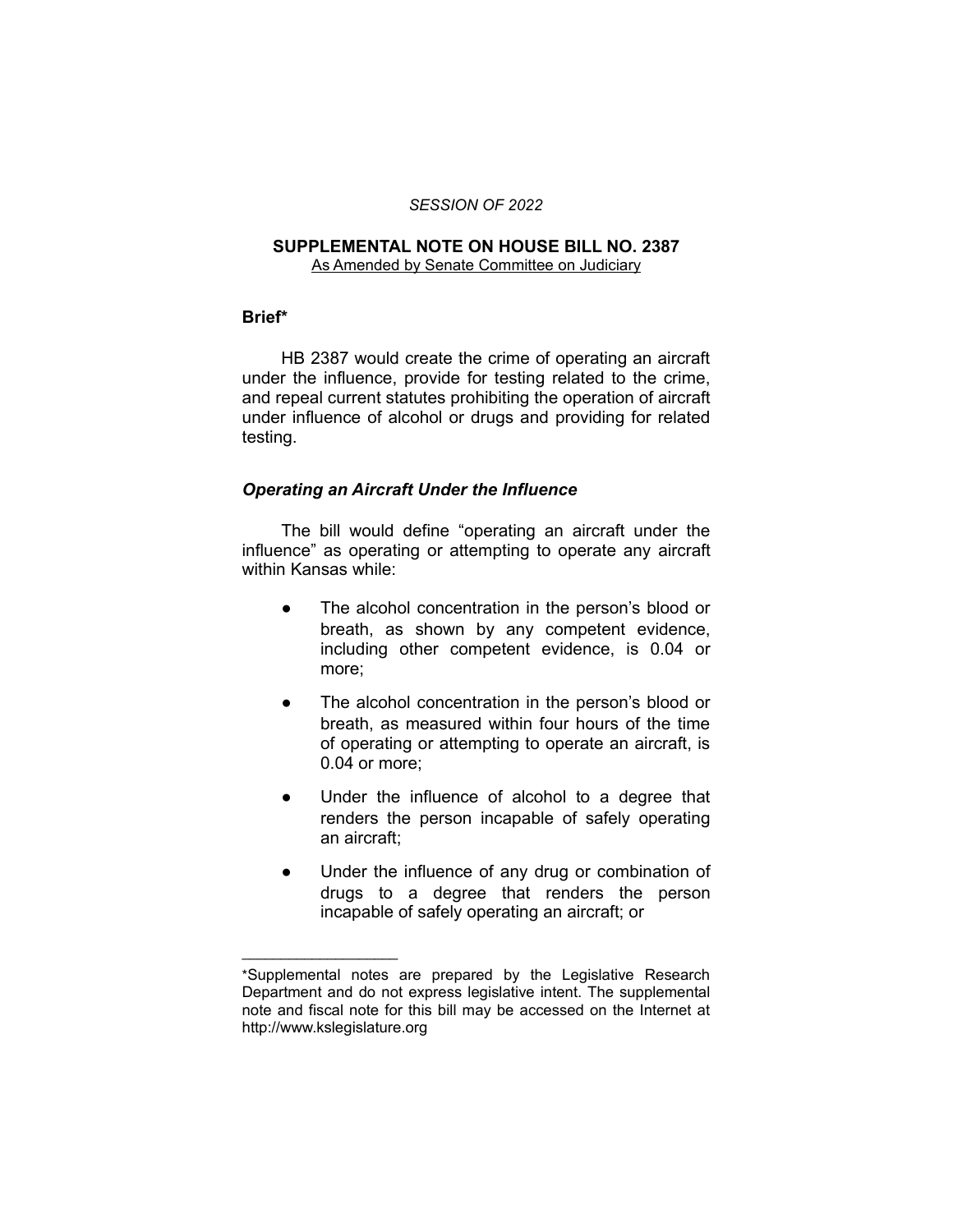Under the influence of a combination of alcohol and any drug or drugs to a degree that renders the person incapable of safely operating an aircraft.

The offense would be a class A nonperson misdemeanor, unless it occurred while the person convicted is prohibited from operating an aircraft by a court order pursuant to the bill or because the person's pilot license is revoked or suspended by order of the Federal Aviation Administration for a prior alcohol or drug-related conviction, in which case it would be a severity level 6, nonperson felony.

For misdemeanor offenses, the following provisions would apply:

- On a first conviction, the person convicted would be sentenced to no less than 48 consecutive hours nor more than 6 months' imprisonment or, in the court's discretion, 100 hours of public service, and fined not less than \$750; and
- On a second or subsequent conviction, the person convicted would be sentenced to no less than 90 days nor more than 1 year's imprisonment and fined not less than \$1,250, and the following conditions would apply:
	- As a condition of any probation granted, the person would be required to serve at least 120 hours of confinement, including at least 48 hours' imprisonment. The remainder could be served by a combination of imprisonment, work release (if the work release program requires the person to return to confinement at the end of each day), or a house arrest program;
	- The person would receive hour-for-hour credit for time served in work release or house arrest until the minimum 120 hours' confinement is met. If required to serve more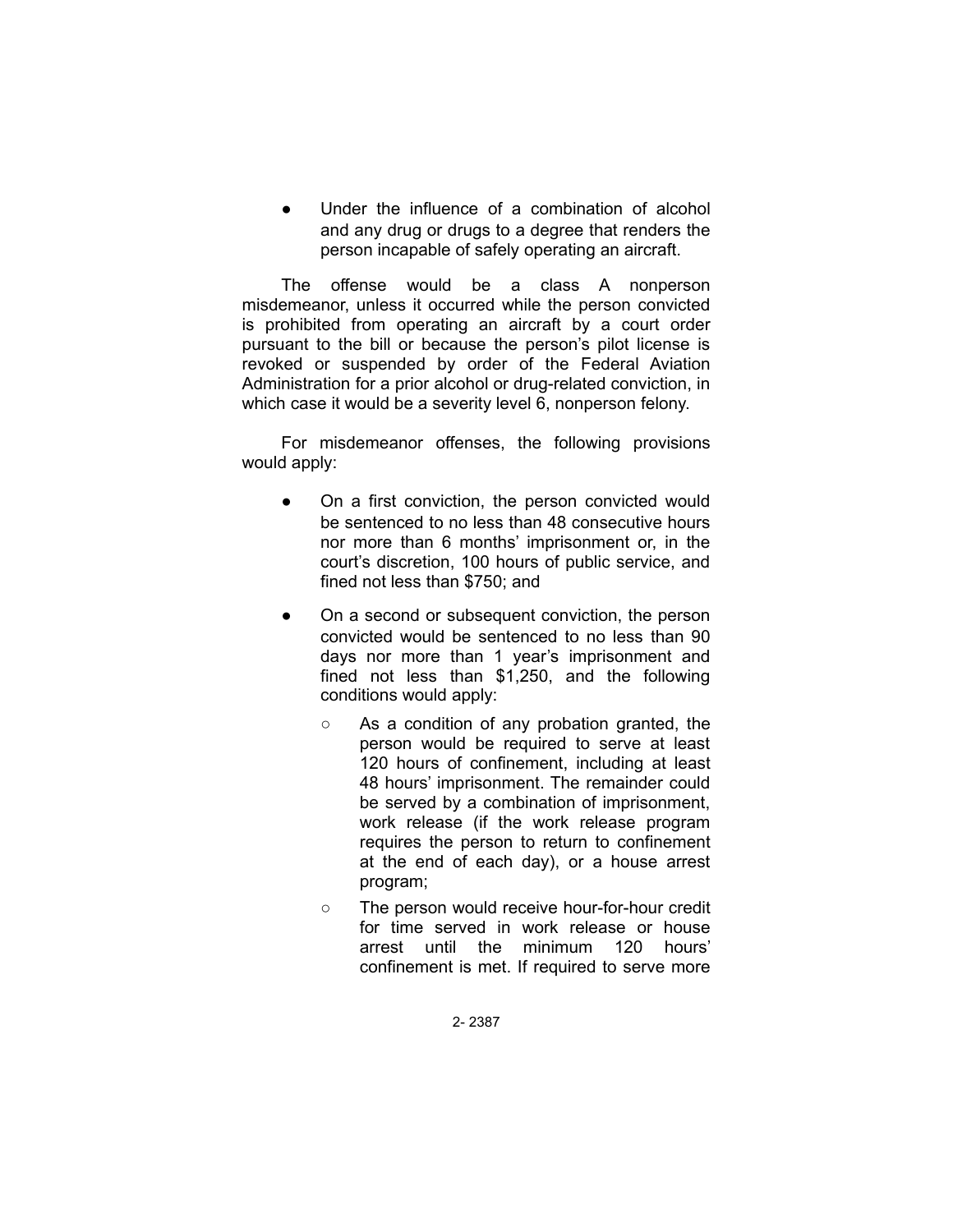than the minimum 120 hours' confinement, the person would receive day-for-day credit for time served once the minimum 120 hours' confinement is met, unless otherwise ordered by the court; and

○ When in work release, the person would only be given credit for time served in confinement at the end of and continuing to the beginning of the person's work day. When under house arrest, the person would be monitored by an electronic monitoring device verifying the person's location, and the person could only be given credit for the time served within the boundaries of the person's residence.

For felony offenses, the following provisions would apply:

- As a condition of any probation granted, the person would be required to serve at least 30 days of confinement, including at least 48 consecutive hours' imprisonment. The remainder could be served by a combination of imprisonment, work release (if the work release program requires the person to return to confinement at the end of each day), or a house arrest program;
- The person would receive hour-for-hour credit for time served in work release or house arrest for the first 240 hours of confinement so served, and would then receive day-for-day credit for time so served, unless otherwise ordered by the court; and
- When in work release, the person would only be given credit for time served in confinement at the end of and continuing to the beginning of the person's work day. When under house arrest, the person would be monitored by an electronic monitoring device verifying the person's location,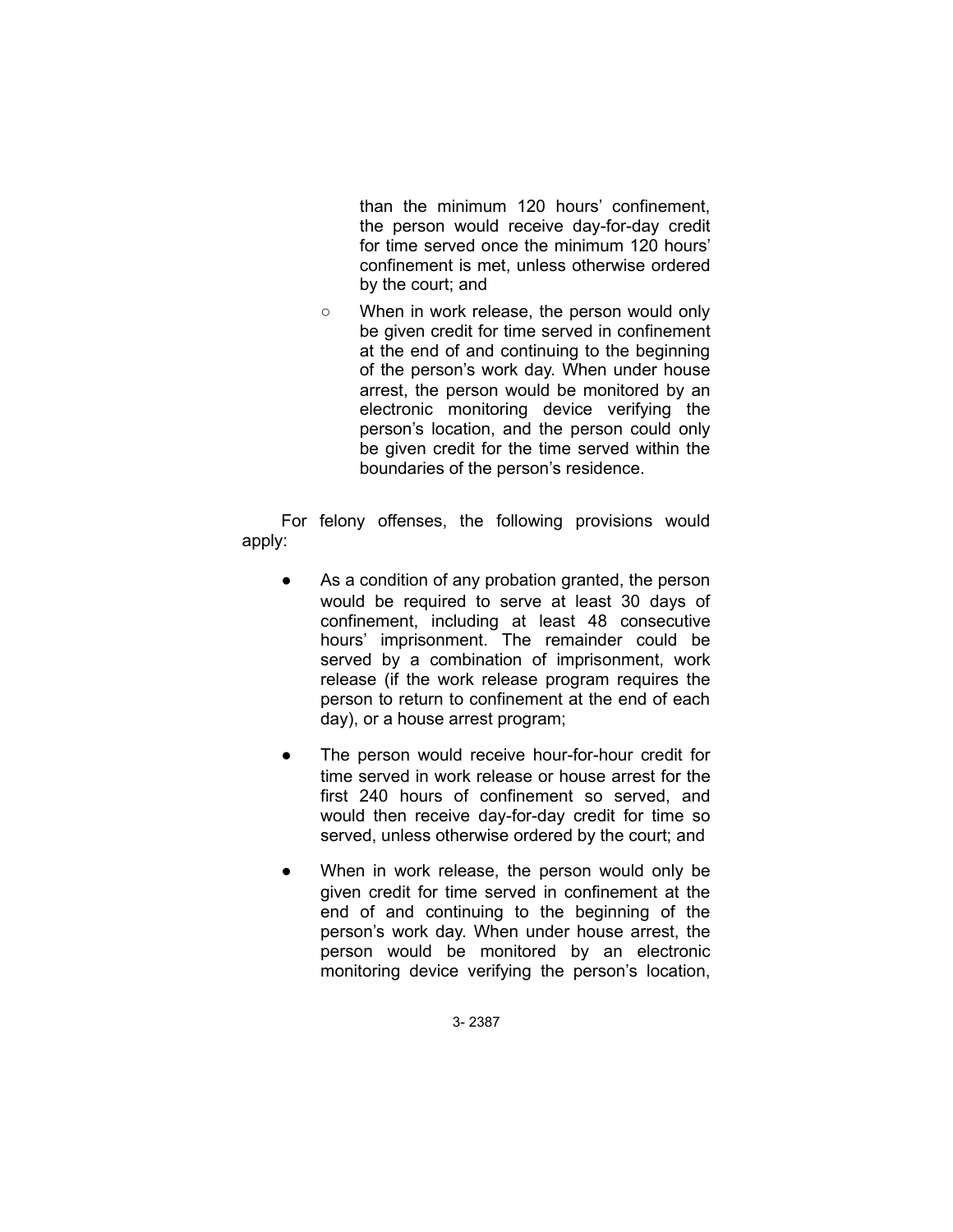and the person could only be given credit for the time served within the boundaries of the person's residence.

As part of the judgment of conviction, the court would be required to order the person convicted not to operate an aircraft for any purposes for six months from the date of final discharge from the county jail, or the date of payment or satisfaction of a fine, whichever is later, or one year from such date on a second conviction. If the court suspends the sentence and places the person on probation, the court would be required to order as a condition of probation that the person not operate an aircraft for any purpose for a period of 30 days from the date of the order on a first conviction or 60 days from the date of the order on a second conviction.

In determining the number of occurrences of the offense, a conviction would include entering into a diversion agreement in lieu of further criminal proceedings on a complaint alleging commission of operating an aircraft under the influence, and it would be irrelevant whether an offense occurred before or after conviction or diversion for a previous offense.

If a person is charged with a violation of the offense involving drugs, the fact that the person is or has been entitled to use the drug under Kansas law would not constitute a defense against the charge.

## *Related Testing Provisions*

The bill would authorize a request to a person operating or attempting to operate an aircraft in Kansas to submit to one or more tests of the person's blood, breath, urine, or other bodily substance to determine the presence of alcohol or drugs, administered at the direction of a law enforcement officer. The procedural requirements and related provisions would reflect current law for such testing for the crimes being repealed by the bill or in the context of driving under the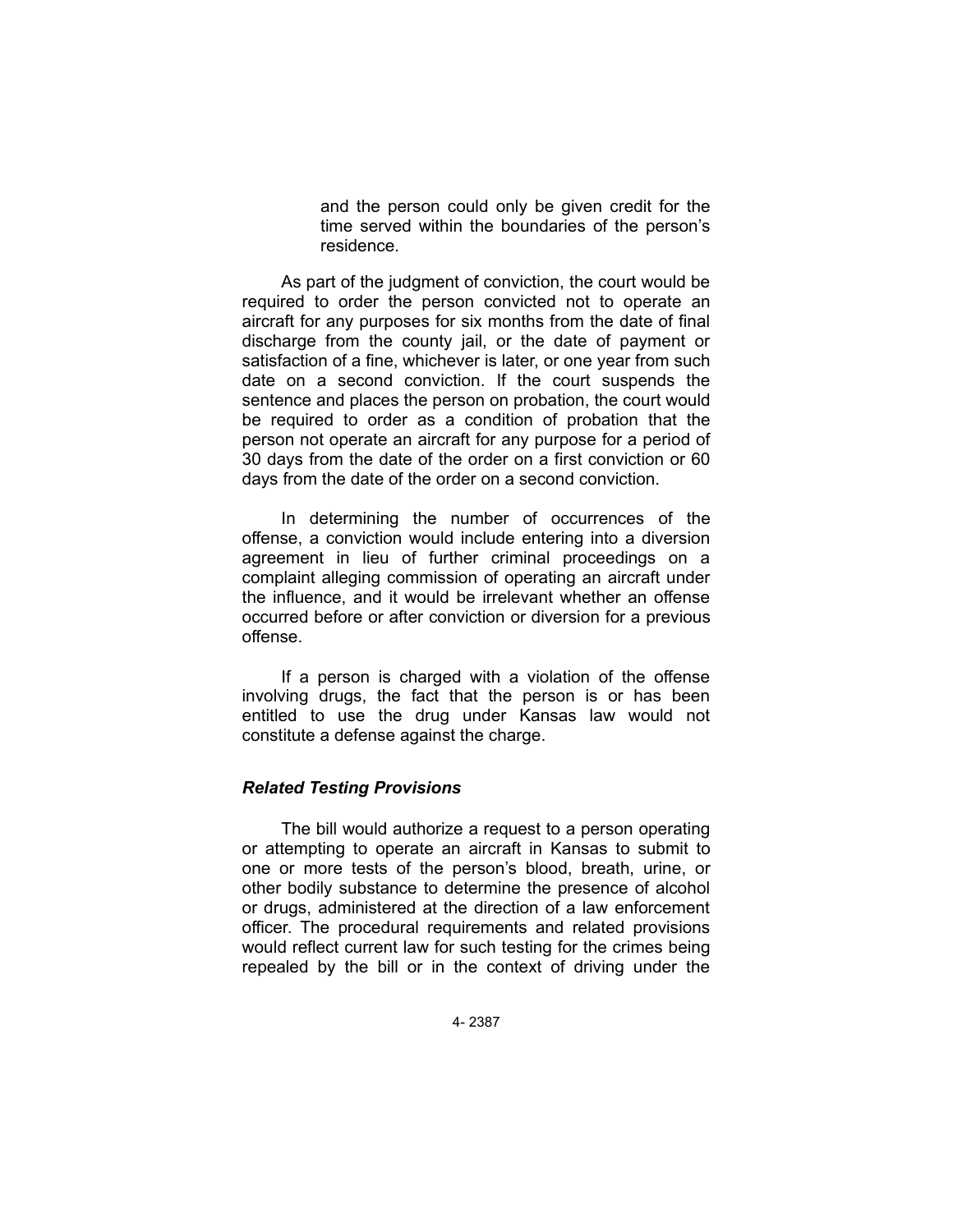influence (DUI) offenses, except for certain oral and written notice requirements in the DUI procedure.

Similarly, the bill would include provisions allowing a law enforcement officer to request a person operating or attempting to operate an aircraft in Kansas to submit to a preliminary screening of the person's breath or oral fluid, or both, if the officer has reasonable suspicion to believe the person has been operating or attempting to operate an aircraft while under the influence of alcohol, drugs, or a combination of both. The procedural requirements and related provisions would reflect current law for such preliminary screenings in the DUI context.

The bill would add references to the testing provisions for this crime to continuing references to DUI testing provisions in the following statutory locations:

- In the Kansas Code of Criminal Procedure, regarding admissibility in any hearing or trial;
- In the Kansas Rules of Evidence, regarding the physician-patient privilege;
- In a statute allowing the Secretary of Health and Environment to adopt rules and regulations regarding approved preliminary screening devices; and
- In a statute authorizing the Director of the Kansas Bureau of Investigation to adopt rules and regulations regarding a list of preliminary screening devices approved for testing of oral fluid.

#### **Background**

The bill was introduced by the House Committee on Judiciary at the request of Representative Ralph.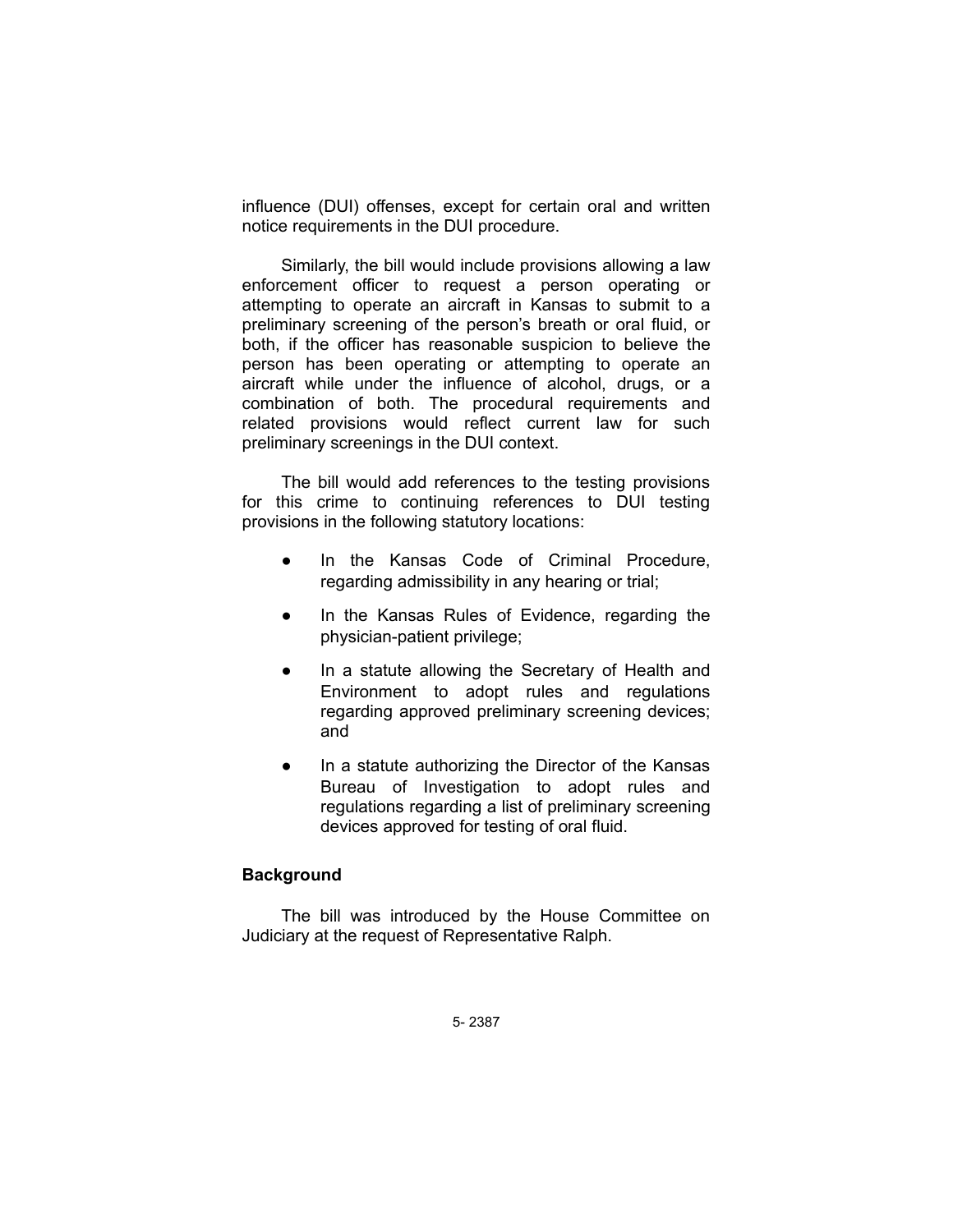#### *House Committee on Judiciary*

In the House Committee hearing on February 16, 2021, a representative of the Judicial Council's DUI Advisory Committee testified as a **proponent** of the bill, stating it was based on a recommendation from the Committee's study, which was originally requested in 2018 by Representative Finch, as then-chairperson of the House Judiciary Committee. The conferee stated Kansas' current statutes governing operating an aircraft under the influence of drugs or alcohol were enacted in 1981 and have not been updated, and the bill would provide consistency for law enforcement officers and protect constitutional rights by making the process and penalties for this crime closely resemble the DUI process and penalties.

A representative of the Kansas Association of Criminal Defense Lawyers provided written-only neutral testimony.

A representative of the Kansas Agricultural Aviation Association (KAAA) provided written-only **opponent** testimony. [*Note:* The House Committee chairperson indicated during House Committee action on the bill that the KAAA representative has communicated that his organization no longer opposes the bill.]

On February 24, 2021, the House Committee amended the bill to clarify the application of the felony provision, remove certain conditions of sentencing for the felony provision, and add testing provisions and references to further align the provisions of the bill with continuing DUI provisions. [*Note*: The Senate Committee restored conditions of sentencing for the felony provision similar to those removed by the House Committee.]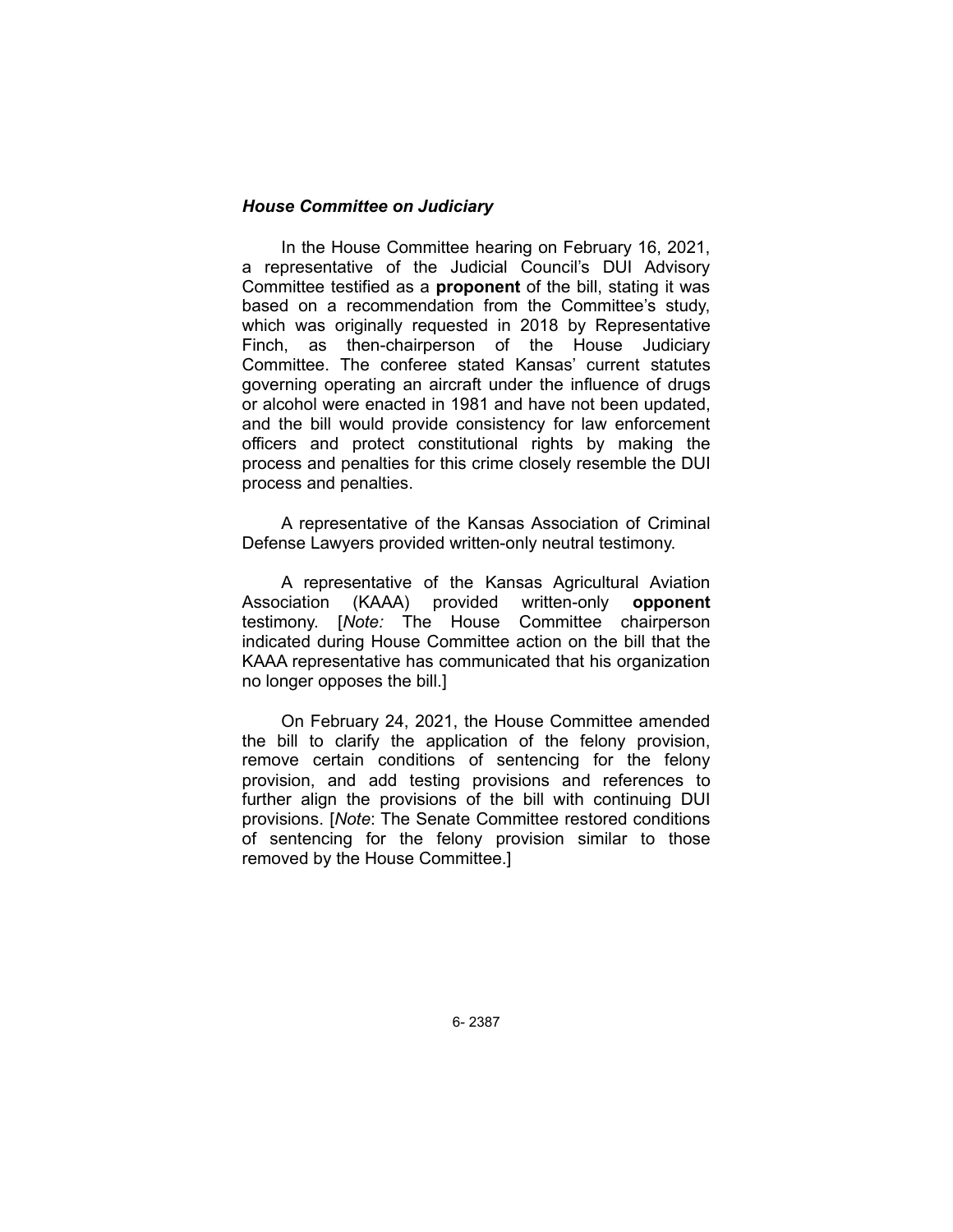## *Senate Committee on Judiciary*

In the Senate Committee hearing on March 24, 2021, the same **proponent** testified as before the House Committee. No neutral or **opponent** testimony was provided.

On January 18, 2022, the Senate Committee amended the bill by:

- Restoring conditions of sentencing for the felony provisions similar to those removed by the House Committee; and
- Making technical updates to ensure consistency in statutory references and wording.

## **Fiscal Information**

According to the February 23, 2021, revised fiscal note prepared by the Division of the Budget on the bill, as introduced, the Kansas Sentencing Commission estimates enactment of the bill may have an impact on prison admissions and bed space, but the effect cannot be determined at this time. The current estimated available bed capacity is 9,420 for males and 948 for females. Based upon the Commission's most recent ten-year prison population projection, it is estimated the year-end population for available male capacity will be under capacity by 1,287 inmates in FY 2021 and 1,241 inmates in FY 2022.

The Department of Corrections indicates enactment of the bill would have a minimal fiscal effect on probation or facility caseloads, which could be absorbed within existing resources.

The Office of Judicial Administration indicates enactment of the bill could result in additional cases being filed and could affect the complexity of the cases, resulting in additional time spent by judges and court staff. The bill also could result in